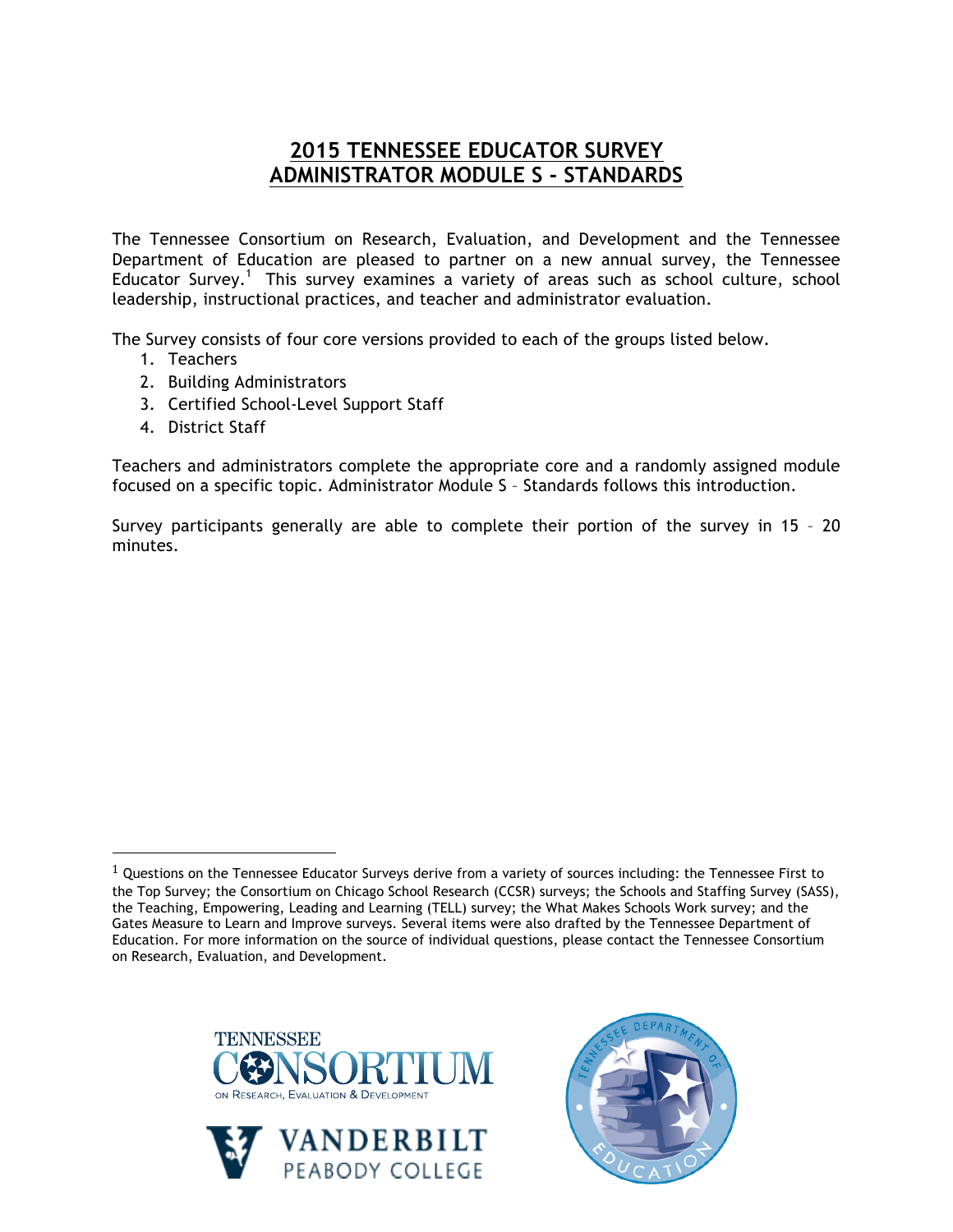## **2015 TENNESSEE EDUCATOR SURVEY ADMINISTRATOR SURVEY MODULES**

## **Administrator Module S - Standards**

A-S1. Which of the following supports for implementing the Tennessee State Standards do you find helpful?

|                                                                                                         | Not<br>Helpful | Somewhat<br>Helpful | Helpful | Very<br>Helpful |
|---------------------------------------------------------------------------------------------------------|----------------|---------------------|---------|-----------------|
| a. Curriculum resources aligned to the<br><b>Tennessee State Standards</b>                              |                |                     |         |                 |
| b. Textbooks aligned to the Tennessee State<br><b>Standards</b>                                         |                | 2                   |         |                 |
| c. Formative or diagnostic assessments aligned<br>to the Tennessee State Standards                      |                | 2                   |         |                 |
| d. Digital tools (on-line textbooks, webinars,<br>on-line communities, applications/apps,<br>etc.       |                |                     |         |                 |
| e. Information about how the standards<br>change what is expected of teacher<br>instructional practices |                |                     |         |                 |
| f. Information about how the standards<br>change what is expected of students                           |                |                     |         |                 |
| g. Professional development on the Tennessee<br><b>State Standards</b>                                  |                |                     |         |                 |